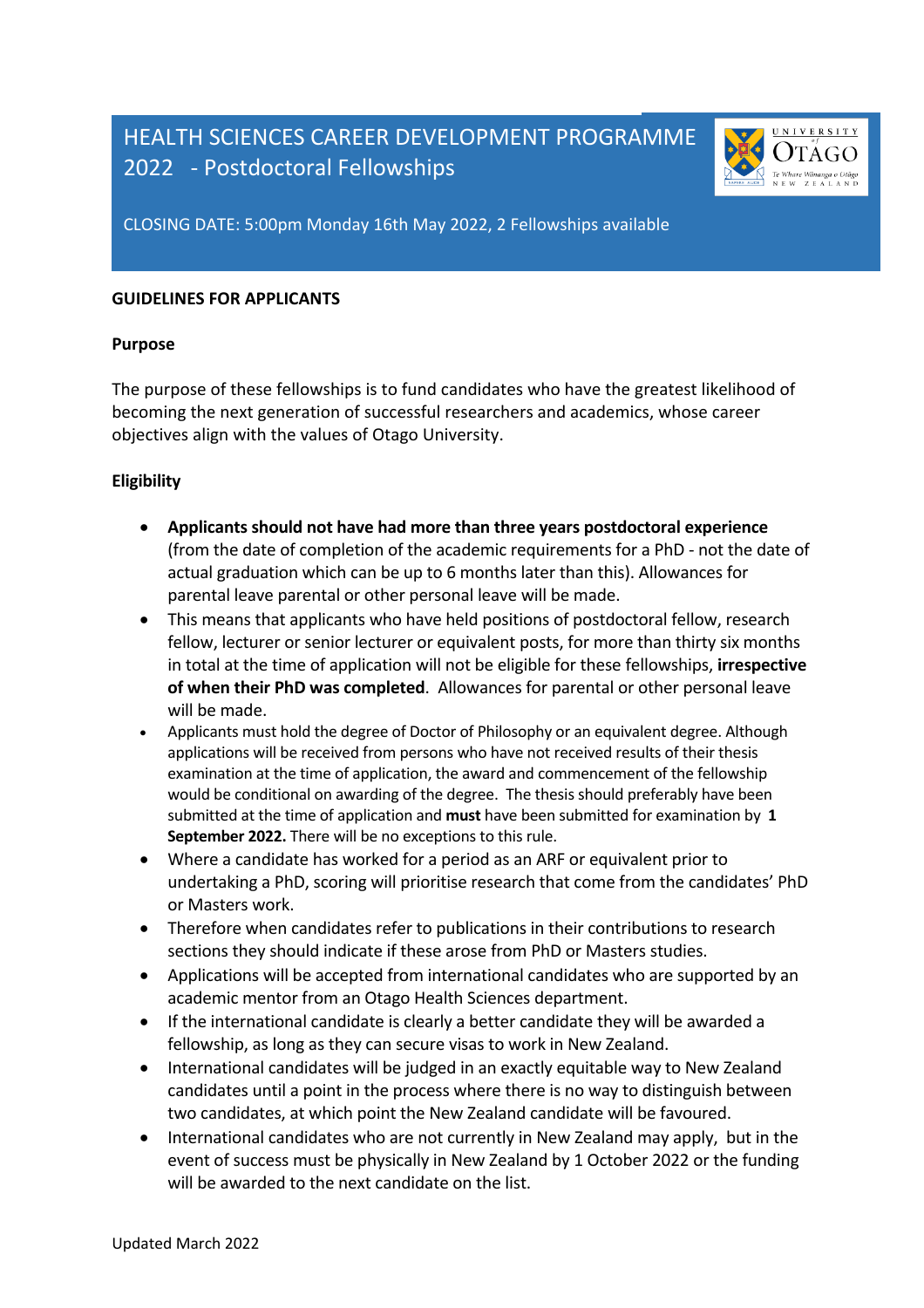## **Value and Duration of Tenure**

- The annual salary paid to Postdoctoral Fellows will be \$77,793 (PD01) per annum and is not subject to annual increment.
- The Postdoctoral Fellowships are awarded for a period of **two years only.**
- This applies even if you apply for an FTE <1.
- The Fellowships will be reviewed annually by report and extension of the award beyond 12 months will be dependent on an acceptable level of progress of the research and on the basis of confidential reports from the Fellow's mentors.
- Successful candidates need to take up their Fellowship no later than **1 November 2022**

## **Conditions of tenure**

- These Postdoctoral Fellowships are tenable at the University of Otago in a department within the Division of Health Sciences. The department and supervisor must be approved.
- The Fellows are employees of the University of Otago and the general conditions of the appointment are outlined in the accompanying and Conditions of Employment for Postdoctoral Fellowships.
- The costs of the research undertaken by career development award recipients will be borne by the department. **Applicants should confirm that such resources are in place before submitting their application to ensure the successful completion of their award.**
- The Fellows may undertake limited clinical duties relevant to their research external to the University to a maximum of 200 hours in a calendar year. They may accept remuneration for such duties if this is approved by the Vice Chancellor (or VC's delegate). For additional teaching or clinical work *internal* to the University the total FTE that the postdoc may be employed at must not exceed 1FTE and additional remuneration will be negotiated on a case by case basis.
- Except in relation to approved limited clinical and teaching duties, Fellows shall not accept any other fellowship, scholarship, award or grant except with the permission of the University of Otago which may impose conditions such as reducing the emolument of the Fellowship.
- **Fellows are encouraged to apply for external research grants and successful proposals can be accommodated by an agreed reduction in the fellowship proposal and FTE**

#### **Mentor**

- Applicants must have only **one principal mento**r who is employed in a Division of Health Sciences department or centre and who will take management responsibility for the applicant.
- Each application should have a unique supervising staff member, i.e**.** the staff member may not be named as a supervisor on competing applications for *this fellowship.*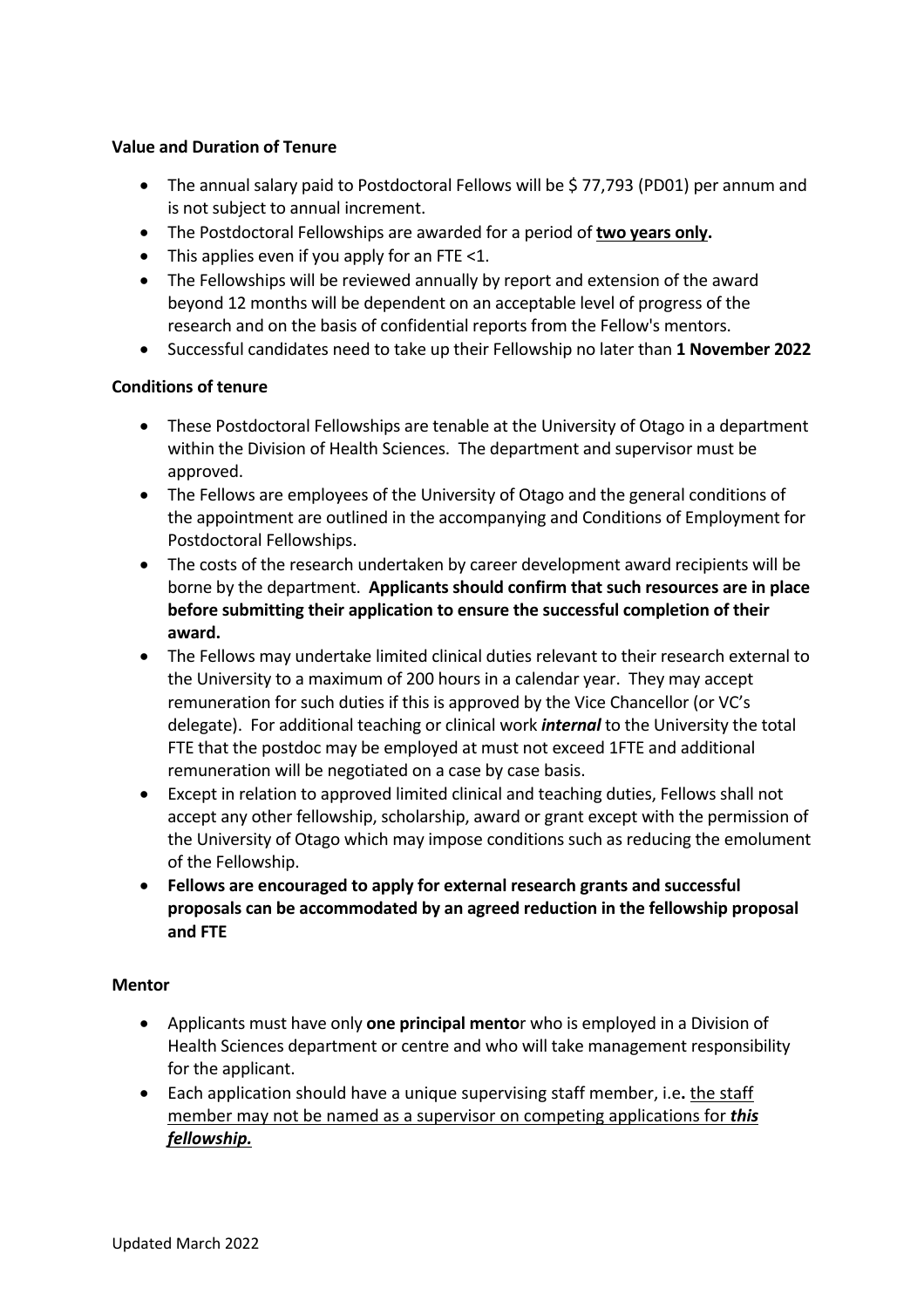• Mentors/supervisors need to make their HoD aware of the associated costs of the proposal well in advance of the closing date to allow for HoD's consideration of the costs.

## **Applications**

Applications must be made to the Division of Health Sciences through the Head of Department and Dean of School as per the email memorandum circulated by the Pro Vice-Chancellor (Health Sciences). An electronic signed copy is required. Candidates should allow for delays in obtaining signatures in order to submit the application on time.

## **Approvals**

The candidates should be aware of any ethics or regulatory approvals that are required to undertake the proposed research and list them as per the application format. The approvals do not need to be in place at the time of application **but will need to be obtained** *before* **the research can commence.**

#### **Reporting**

The recipients are required to submit an annual report on the approved research report form. The opinion of the mentor will also be sought. These reports are due on the anniversary of commencement of the award in each year of the award. The award recipients are also required to submit a final report on the same form within 28 days of completion of their Fellowship. Reports should be sent to Dr Michele Coleman in the office of the Division of Health Sciences.

#### **Publications**

Publications that result from research undertaken during the tenure of a Health Sciences Career Development Award should acknowledge the assistance of the University by stating that: "This research was conducted during tenure of a Health Sciences Career Development Award of the University of Otago".

#### **Suspension or withdrawal of Fellowship**

The University may, at its discretion for what is considered grave cause, suspend the tenure of a Health Sciences Career Development Award for such time as is thought fit, or deprive a fellow of his/her fellowship, and from that date the emoluments or other payments due shall cease.

#### **Intellectual Property Rights and Commercial Considerations**

The University has a policy on intellectual property which will apply to the Fellows (as University employees) and the applicant should familiarise themselves with this policy.

#### **Scoring Criteria**

- Contribution to Research statement (40%)
- Pathway to Independence (30%)
- Proposed Investigation (30%),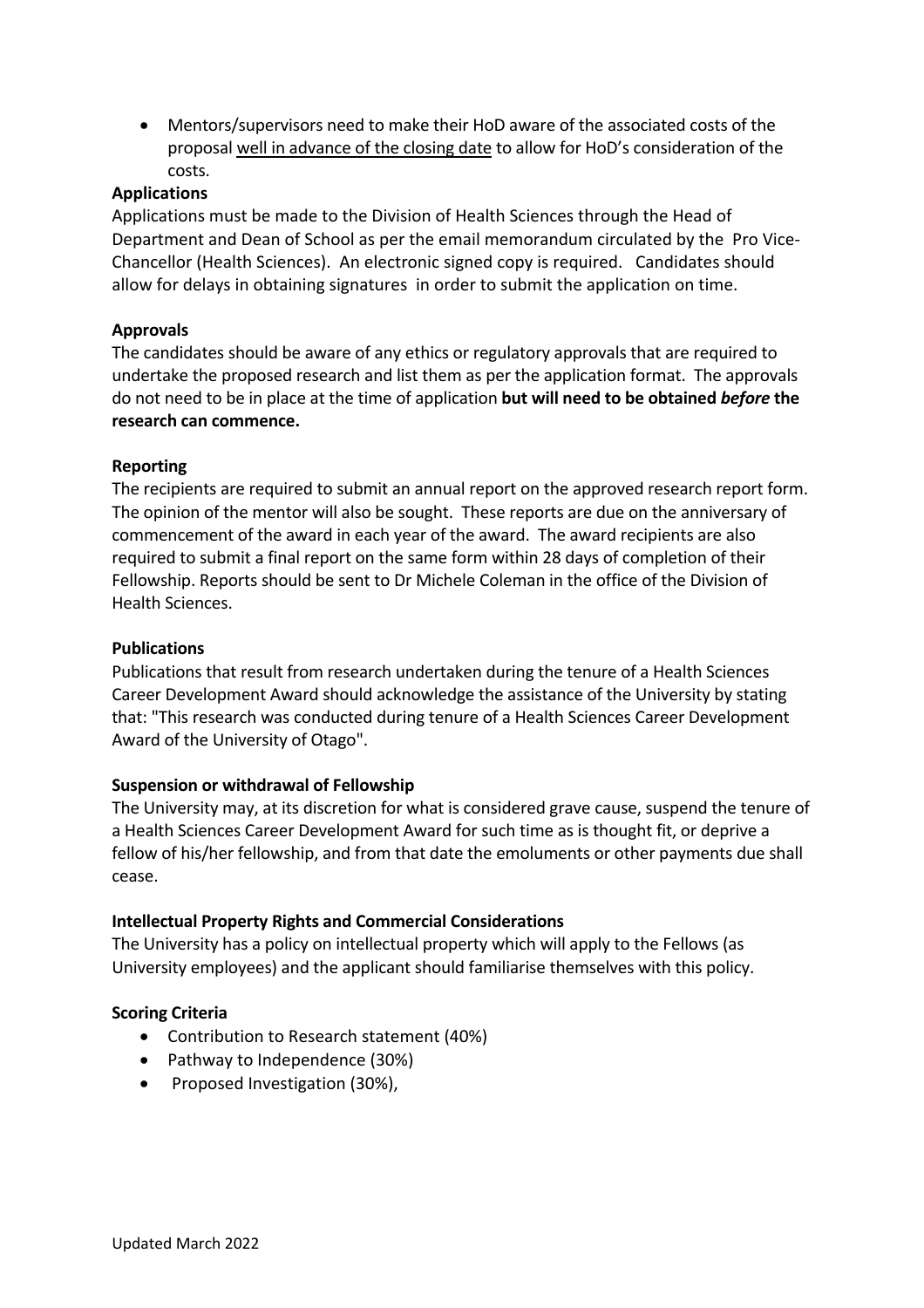# **Application format guidelines**

*Fonts to be used Calibri, Times or Arial, not less than 11 point*

## **Section 1-2** Administrative details

**Section 3** Please include a summary of your research written in plain English for the lay reader in no more than 150 works. This may be used to allocate your application for review and also will help reviewers not familiar with your area of research.

## **Section 4 Contribution to Research statement (40%), 1.5 pages**

Outline three contributions you have made to research or the research environment (up to half page each, including any references). Please align these contributions to the University's values and the Division's research priorities.

# *Note that this section should include key achievements from your CV in each example. We will provide an example statement. Your CV will be appended to the application for information but not scored.*

Examples include, but are not limited to:

- Publication of a novel research finding and its impact on the research field
- Presentation of research to government, industry or policy groups
- Use of your research findings by clinical scientists or health practitioners
- Creation of a research initiative to benefit researchers in your discipline/school
- Examples of research leadership, such as organizing a national conference in your research discipline
- Invitations to present your research at prestigious academic conferences
- Commercialisation of research
- Citations, altmetrics

#### **Section 5 Pathway to Independence (30%), half-1 page**

These fellowships are designed to start a researcher's career as an independent scientist. There are many pathways that lead to independent research. Please outline how this fellowship in this department or group will enable you to start your independent research career. It may be necessary to outline conventional pathways to independence in your research area or discipline.

#### **Section 6 Proposed Investigation (30%), 2 pages max**

Please include the aims of investigation, background, research design including specific objectives, research hypotheses, experimental/study approach, methodological detail and statistical analysis, significance of this research, relevant previous research you have undertaken and the results obtained by others with key references. Proposals purporting to examine the effect of size of an intervention should state the approximate effect size they expect to see. Also include an outline on how your research gives effect to Vision Mātauranga or Māori Health Advancement or how else you might contribute to VM or Māori Health Advancement.